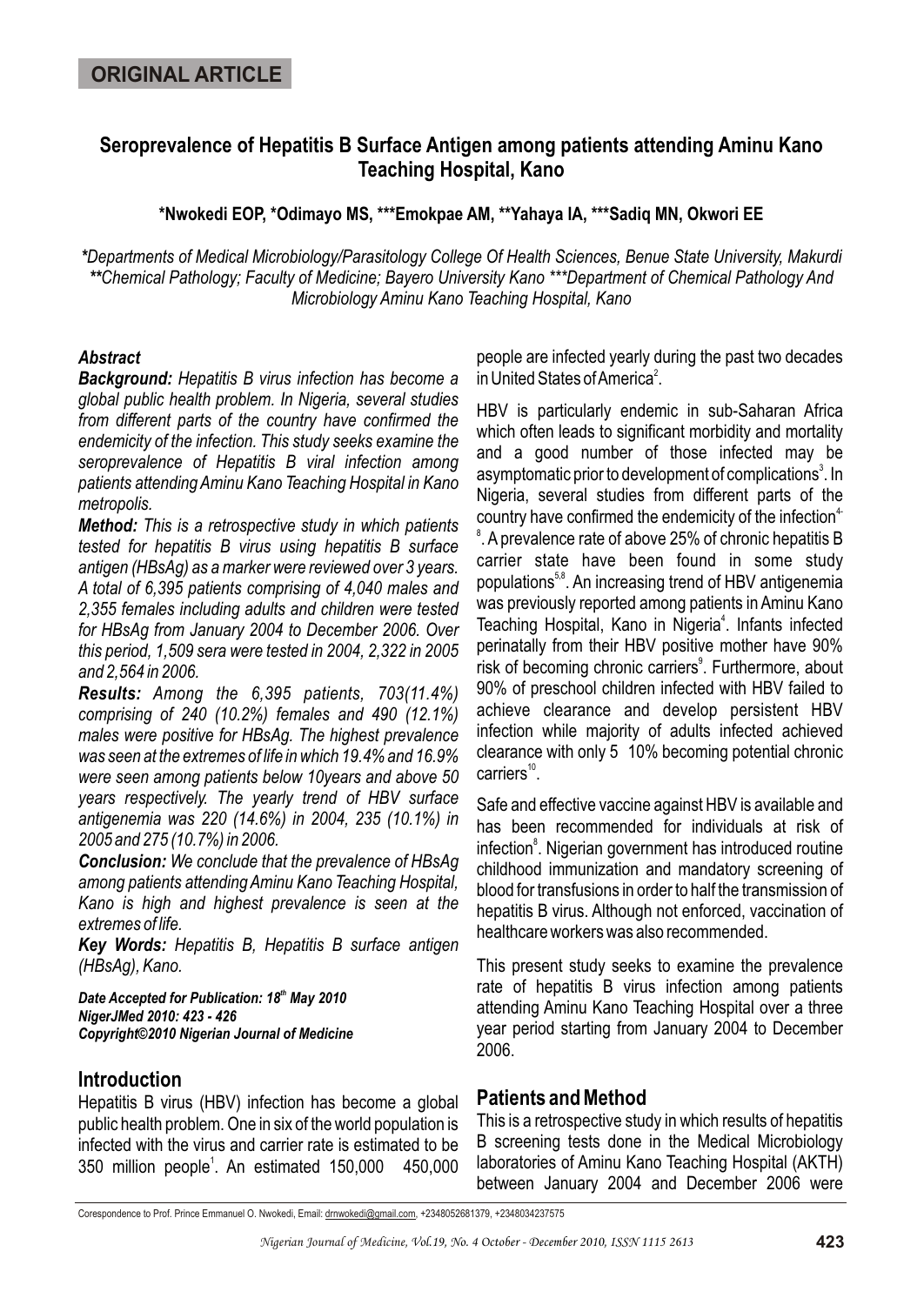reviewed. Included in this study were all patients sent for the first time for Hepatitis B tests from various hospital clinics of the teaching hospital. Patients who have been previously confirmed Hepatitis B virus infected were excluded from the study. Blood donors were normally not screened in the Microbiology laboratories and so were not included in the review. In the Medical Microbiology laboratories, testing was done initially using latex agglutination technique and positive samples were repeated using ELISA technique (Pathogyne Omega Diagnostics, UK) for confirmation. Standard positive and negative controls from manufacturers were used in testing each batch of samples. The study was conducted when the 1st author was the head of the Medical Microbiology department, AKTH Kano. Since this is a retrospective study, consent to review the data was obtained only from the current Head of Department of Medical Microbiology of the Teaching Hospital.

The results were analyzed using SPSS 11.0 statistical software; Chi-square  $(X^2)$  was used to compare association between proportions and P-values <0.05 was considered significant at 95.0% confidence level.

#### **Results**

A total of 6,395 patients tested from 2004 to 2006 for hepatitis B virus using HBsAg as marker were reviewed. Among these, 4,040 were males while 2,355 were females.

**Figure I** showed the gender distribution of hepatitis B virus surface antigenemia among hospital patients. Out of the total 6,395 patients tested, 730 (11.4%) were positive. Among these, 490 (12.1%) males and 240 (10.2%) females were positive giving a male to female ratio of 1.2:1.

**Figure II** showed the yearly trend of hepatitis B virus surface antigenemia among hospital patients. In 2004, 1,509 sera were tested and 220 were positive; in 2005, 2,322 sera were tested and 235 sera were positive while in 2006, 2,564 were tested and 275 were positive. The yearly prevalence was 14.6%, 10.1% and 10.7% for 2004, 2005 and 2006 respectively.

**Table 1** showed age group distribution of patients with hepatitis B virus surface antigenemia. Most patients were seen in age bracket 21-30 years (2,060), the rates of positive antigenamia were 18.2%, 11.2%, 11.6% for age groups <10 yrs, 11-20yrs and 21 30 years respectively. While 10.8%, 9.8% and 16.2% were recorded for aged group 31 40 years, 41 50 years and > 50 years respectively.

**Fig 1: Gender distribution of Seroprevalence of Hepatitis B virus surface antigen among patients attending Aminu Kano Teaching Hospital, Kano.**



**Fig 2: Yearly seroprevalence of Hepatitis B virus surface antigen among patients attending Aminu Kano Teaching Hospital, Kano**



Table I: Age distribution of hepatitis B virus Seroprevalence among patients attending Aminu Kano Teaching Hospital, Kano.

| Age in years | No. Tested | <b>No. Positive</b> | Percentage |
|--------------|------------|---------------------|------------|
| ~10          | 154        | 28                  | 18.2       |
| $11 - 20$    | 859        | 96                  | 11.2       |
| $21 - 30$    | 2060       | 239                 | 11.6       |
| $31 - 40$    | 1846       | 199                 | 10.8       |
| 41-50        | 1118       | 110                 | 9.8        |
| >50          | 358        | 58                  | 16.2       |
| Total        | 6395       | 730                 | 11.4       |

#### **Discussion**

High endemicity of HBV was defined as HBsAg prevalence of more than 7% in a given population. The observed yearly prevalence of 14.6%, 10.1% and 10.7% for 2004, 2005 and 2006 respectively clearly indicate that HBV infection is highly endemic in Kano. This finding is similar to those reported from Benin<sup>10</sup>. Ibadan<sup>11</sup> and Jos<sup>5,12</sup>. Our finding showed a higher prevalence than those reported from Nnewi<sup>13</sup> and Nsukka<sup> $14$ </sup>. The latter reports were from apparently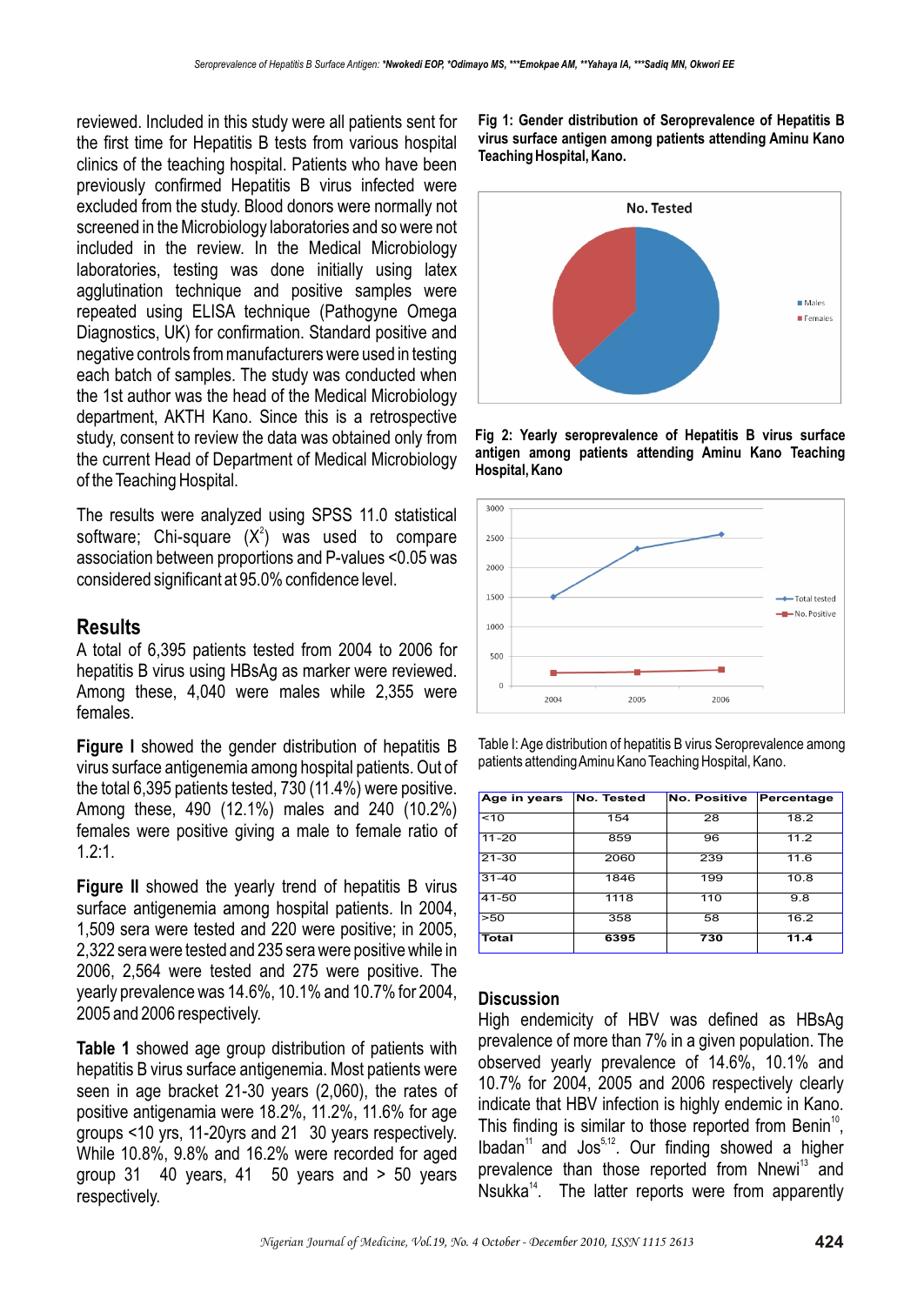healthy subjects and may explain the marked reduction in the prevalence rates observed.

A slightly higher HBsAg seroprevalence recorded in the males (male to female ratio of 1.2: 1) in this study is similar to other findings in which the frequency of HBsAg carrier state occurs more in males than females  $6, 15, 16$ . The similarity in the mode of exposure to HBV across the genders in the study population may account for the prevalence observed.

The age prevalence distribution of which prevalence rates of 19.4% and 16.9% reported in patients of age groups zero to 10years and more than 50 years of age respectively in this study is similar to findings from Nnewi<sup>13</sup> and Benin<sup>10</sup> where higher rates were recorded in age groups less than 10 years and more than 50 years. A high prevalence rate at age less than 10years may suggest vertical mode of transmission which is similar to findings in Asia where vertical transmission is the main mode of infection<sup>17</sup>. Since a declining trend in the rate of HBV in the US has been partly related to immunization strategies employed<sup>2</sup>, there is an urgent need to intensify vaccination of all healthy mothers to limit further spread of the virus. On the other hand, high prevalence observed in adults over 50years of age imply horizontal mode of transmission. Sexual contact with infected individuals,

## **Reference**

- 1. Coleman PJ, Mcquillan GM, Moyer LA, Lambert SB, Margolis HS, "Incidence of hepatitis B virus infection in the United States, 1976 1994; estimates from the National Health and Nutrition Examination Surveys". J Infect. Dis. 1998; **178**: 954 959.
- 2. Golstein ST, Alter MJ, Williams IT, et al. "Incidence and Risk factors for Acute Hepatitis B in the United States, 1982 1998: implications for Vaccination programs". J Infect Dis. 2002; **185**: 713 719.
- 3. Emokpae MA, Dutse AI, Isah HS. "Alpha Fetoprotein in Asymtomatic Hepatitis B virus infected subjects". J Med Lab Sc. 2006; **1515** (1):14.
- 4. Nwokedi EE, Emokpae MA, Taura AA, Dutse AI. The trend of Hepatitis B surface Antigenamia among Teaching Hospital patients in Kano. Afri J Clin Exper Microbial. 2006; **7**(3): 143 147.
- 5. Uneke CJ, Uneke CJ, Ogbu O, Inyama PU, Anyanwu GI, Njoku MO, Idoko JH. Prevalence of hepatitis-B surface antigen among blood donors and human immunodeficiency virus-infected patients in Jos, Nigeria. *Mem Inst Oswaldo Cruz*. 2005;**100**(1):13-6. Epub 2005 Apr 12.

transfusion with infected blood, scarification, herbal marks, tattooing and formites are important in horizontal transmission of HBV.

Recent report has it that silent epidemic of HBV in India in which 'Occult hepatitis' defined by lack of serological markers but the presence of HBV DNA detectable only by polymerase chain reaction (PCR) may be responsible for transfusion related transmission of hepatitis from screened blood $17$ . Therefore, there is need to make PCR functional in our laboratories and provide reagents for testing for other serological markers of HBV in order to increase diagnostic efficiency of the virus.

We conclude that the decline in the trend of HBV through the 3 years among the study population is not continuous despite measures introduced to half the spread of the virus.

We therefore recommend an urgently need to make PCR functionally available for the diagnosis of HBV. Other reagents for serological detection of HBV should also the routinely available in Kano in order to conclusively diagnose the virus. Finally, uniform childhood immunization as well as vaccination of those at risk in work places should continue to be enforced.

- 6. Muktar HM, Alkali CN, Jones EM. Hepatitis and coinfections in HIV/AIDS patients attending ARV center ABUTH, Zaria, Nigeria. *Highland Medical Research Journal* 2006; **4**(1):21-24
- 8. Forbi JC, Onyemauwa N, Gyar SD, Oyeleye AO, Entonu P, Agwale SM. High prevalence of hepatitis B virus among female sex workers in Nigeria. Rev Inst Med Trop Sao Paulo. 2008; **50** (4): 219-21
- 9. Belo AC. Prevalence of hepatitis B virus markers in surgeons in Lagos, Nigeria. *East Afr Med J*. 2000;**77**  (5):283-5.
- 10. Zheng Z, Guan L, Ping A et al "A population based study to investigate host genetic factors associated with Hepatitits B infection and pathogenesis in the Chinese population". Open Access BMC Infectious Dis. 2008; **8**:1 www.bromedcentral.com.
- 11. Abiodun PO, Okolo SN"HBV antigenemia in outpatient children clinic at university of Benin teaching hospital. Nig. J Paed. 1991; **18** (2):107 113.
- 12. Johnson AOK, Shodeinde O, Odelola H, Ayola E. "Survey of hepatitis A and B in Childhood in IbadanA Preliminary Study" Nig J Paed. 1986; **13** (3): 83 86.